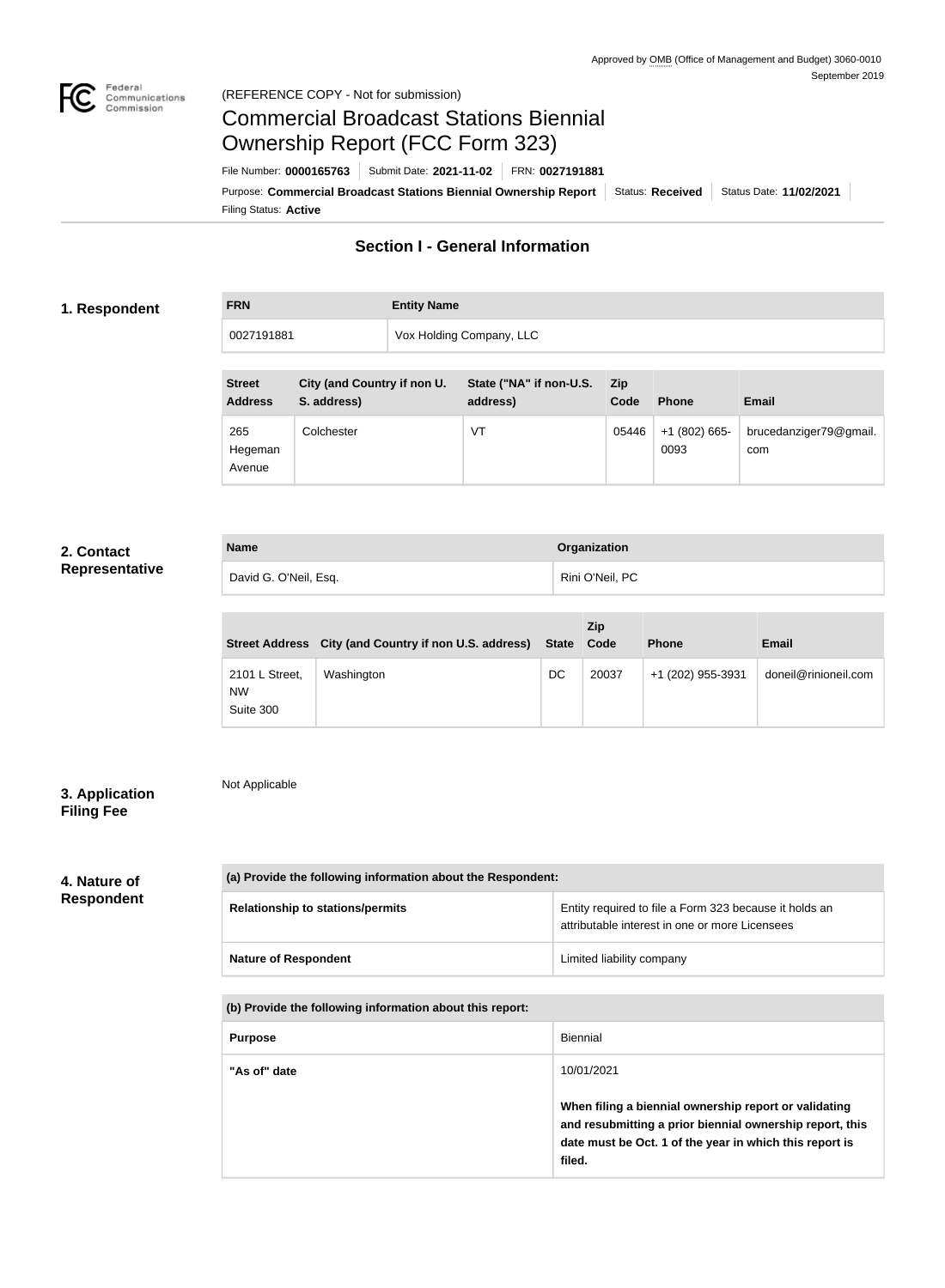**5. Licensee(s) and Station(s)**

**Respondent is filing this report to cover the following Licensee(s) and station(s):**

| Licensee/Permittee Name | <b>FRN</b> |
|-------------------------|------------|
| Vox AM/FM, LLC          | 0018033480 |

| Fac. ID No. | <b>Call Sign</b> | <b>City</b>        | <b>State</b> | <b>Service</b> |
|-------------|------------------|--------------------|--------------|----------------|
| 35232       | <b>WEZF</b>      | <b>BURLINGTON</b>  | VT           | FM             |
| 36269       | <b>WCPV</b>      | <b>ESSEX</b>       | <b>NY</b>    | FM             |
| 36422       | <b>WXZO</b>      | <b>WILLSBORO</b>   | <b>NY</b>    | FM             |
| 52806       | <b>WEAV</b>      | <b>PLATTSBURGH</b> | <b>NY</b>    | AM             |
| 53613       | <b>WVTK</b>      | PORT HENRY         | <b>NY</b>    | FM             |

# **Section II – Biennial Ownership Information**

| 1.47 C.F.R.<br><b>Section 73.3613</b><br>and Other<br><b>Documents</b> | Licensee Respondents that hold authorizations for one or more full power television, AM, and/or FM stations should list all<br>contracts and other instruments set forth in 47 C.F.R. Section 73.3613(a) through (c) for the facility or facilities listed on this<br>report. In addition, attributable Local Marketing Agreements (LMAs) and attributable Joint Sales Agreements (JSAs) must be<br>disclosed by the licensee of the brokering station on its ownership report. If the agreement is an attributable LMA, an<br>attributable JSA, or a network affiliation agreement, check the appropriate box. Otherwise, select "Other." Non-Licensee<br>Respondents, as well as Licensee Respondents that only hold authorizations for Class A television and/or low power television<br>stations, should select "Not Applicable" in response to this question. |                 |                                                                                                                                                                                                                                                                   |  |  |
|------------------------------------------------------------------------|--------------------------------------------------------------------------------------------------------------------------------------------------------------------------------------------------------------------------------------------------------------------------------------------------------------------------------------------------------------------------------------------------------------------------------------------------------------------------------------------------------------------------------------------------------------------------------------------------------------------------------------------------------------------------------------------------------------------------------------------------------------------------------------------------------------------------------------------------------------------|-----------------|-------------------------------------------------------------------------------------------------------------------------------------------------------------------------------------------------------------------------------------------------------------------|--|--|
|                                                                        | Not Applicable.                                                                                                                                                                                                                                                                                                                                                                                                                                                                                                                                                                                                                                                                                                                                                                                                                                                    |                 |                                                                                                                                                                                                                                                                   |  |  |
| 2. Ownership<br><b>Interests</b>                                       | (a) Ownership Interests. This Question requires Respondents to enter detailed information about ownership interests by<br>generating a series of subforms. Answer each question on each subform. The first subform listing should be for the Respondent<br>itself. If the Respondent is not a natural person, also list each of the officers, directors, stockholders, non-insulated partners,<br>non-insulated members, and any other persons or entities with a direct attributable interest in the Respondent pursuant to the<br>standards set forth in 47 C.F.R. Section 73.3555. (A "direct" interest is one that is not held through any intervening companies<br>or entities.) List each interest holder with a direct attributable interest in the Respondent separately.                                                                                  |                 |                                                                                                                                                                                                                                                                   |  |  |
|                                                                        | Section 73.3555, Note 2(i).                                                                                                                                                                                                                                                                                                                                                                                                                                                                                                                                                                                                                                                                                                                                                                                                                                        |                 | Leave the percentage of total assets (Equity Debt Plus) field blank for an interest holder unless that interest holder has an<br>attributable interest in the Respondent solely on the basis of the Commission's Equity Debt Plus attribution standard, 47 C.F.R. |  |  |
|                                                                        | In the case of vertical or indirect ownership structures, list only those interests in the Respondent that also represent an<br>attributable interest in the Licensee(s) for which the report is being submitted.                                                                                                                                                                                                                                                                                                                                                                                                                                                                                                                                                                                                                                                  |                 |                                                                                                                                                                                                                                                                   |  |  |
|                                                                        | Entities that are part of an organizational structure that includes holding companies or other forms of indirect ownership must file<br>separate ownership reports. In such a structure do not report, or file a separate report for, any interest holder that does not have<br>an attributable interest in the Licensee(s) for which the report is being submitted.                                                                                                                                                                                                                                                                                                                                                                                                                                                                                               |                 |                                                                                                                                                                                                                                                                   |  |  |
|                                                                        |                                                                                                                                                                                                                                                                                                                                                                                                                                                                                                                                                                                                                                                                                                                                                                                                                                                                    |                 | Please see the Instructions for further detail concerning interests that must be reported in response to this question.                                                                                                                                           |  |  |
|                                                                        | Please see the Instructions for detailed information and guidance concerning this requirement.                                                                                                                                                                                                                                                                                                                                                                                                                                                                                                                                                                                                                                                                                                                                                                     |                 | The Respondent must provide an FCC Registration Number for each interest holder reported in response to this question.                                                                                                                                            |  |  |
|                                                                        | <b>Ownership Information</b>                                                                                                                                                                                                                                                                                                                                                                                                                                                                                                                                                                                                                                                                                                                                                                                                                                       |                 |                                                                                                                                                                                                                                                                   |  |  |
|                                                                        | <b>FRN</b>                                                                                                                                                                                                                                                                                                                                                                                                                                                                                                                                                                                                                                                                                                                                                                                                                                                         | 0027191881      |                                                                                                                                                                                                                                                                   |  |  |
|                                                                        | Vox Holding Company, LLC<br><b>Entity Name</b>                                                                                                                                                                                                                                                                                                                                                                                                                                                                                                                                                                                                                                                                                                                                                                                                                     |                 |                                                                                                                                                                                                                                                                   |  |  |
|                                                                        | <b>Address</b>                                                                                                                                                                                                                                                                                                                                                                                                                                                                                                                                                                                                                                                                                                                                                                                                                                                     | PO Box          |                                                                                                                                                                                                                                                                   |  |  |
|                                                                        |                                                                                                                                                                                                                                                                                                                                                                                                                                                                                                                                                                                                                                                                                                                                                                                                                                                                    | <b>Street 1</b> | 265 Hegeman Avenue                                                                                                                                                                                                                                                |  |  |
|                                                                        |                                                                                                                                                                                                                                                                                                                                                                                                                                                                                                                                                                                                                                                                                                                                                                                                                                                                    | <b>Street 2</b> |                                                                                                                                                                                                                                                                   |  |  |
|                                                                        |                                                                                                                                                                                                                                                                                                                                                                                                                                                                                                                                                                                                                                                                                                                                                                                                                                                                    | <b>City</b>     | Colchester                                                                                                                                                                                                                                                        |  |  |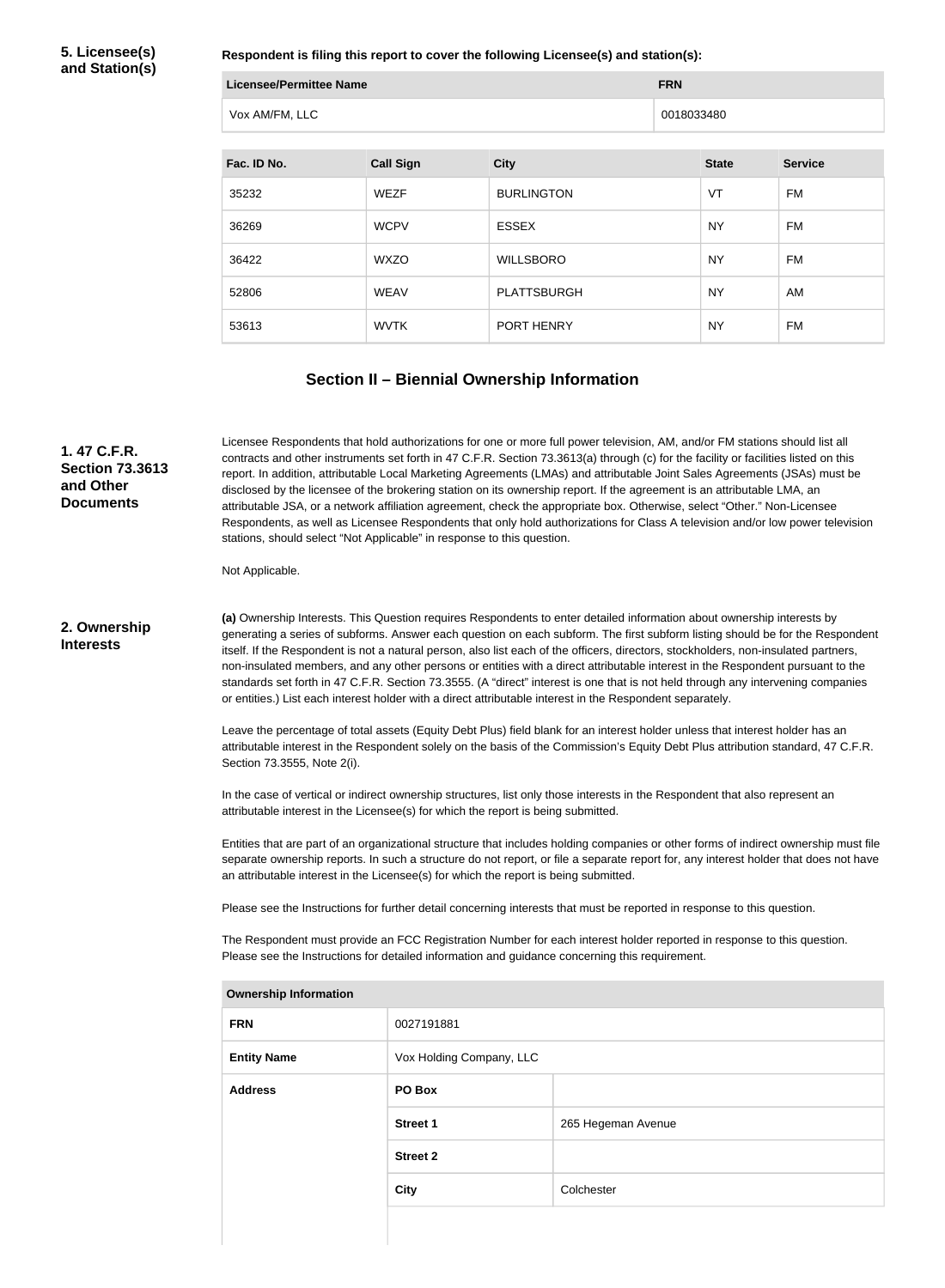|                                                         | State ("NA" if non-U.S.<br>address)                                                  | VT                   |                                   |
|---------------------------------------------------------|--------------------------------------------------------------------------------------|----------------------|-----------------------------------|
|                                                         | <b>Zip/Postal Code</b>                                                               | 05446                |                                   |
|                                                         | Country (if non-U.S.<br>address)                                                     | <b>United States</b> |                                   |
| <b>Listing Type</b>                                     | Respondent                                                                           |                      |                                   |
| <b>Positional Interests</b><br>(check all that apply)   | Respondent                                                                           |                      |                                   |
| <b>Tribal Nation or Tribal</b><br><b>Entity</b>         | Interest holder is not a Tribal nation or Tribal entity                              |                      |                                   |
| <b>Interest Percentages</b><br>(enter percentage values | <b>Voting</b>                                                                        | 0.0%                 | <b>Jointly Held?</b><br><b>No</b> |
| from 0.0 to 100.0)                                      | <b>Equity</b>                                                                        | 0.0%                 |                                   |
|                                                         | <b>Total assets (Equity Debt</b><br>Plus)                                            | 0.0%                 |                                   |
|                                                         | Does interest holder have an attributable interest in one or more broadcast stations |                      | <b>No</b>                         |

that do not appear on this report?

| <b>Ownership Information</b>                                                  |                                           |                        |                            |  |
|-------------------------------------------------------------------------------|-------------------------------------------|------------------------|----------------------------|--|
| <b>FRN</b>                                                                    | 0019896075                                |                        |                            |  |
| <b>Name</b>                                                                   | Bruce G. Danziger                         |                        |                            |  |
| <b>Address</b>                                                                | PO Box                                    |                        |                            |  |
|                                                                               | <b>Street 1</b>                           | 265 Hegeman Avenue     |                            |  |
|                                                                               | <b>Street 2</b>                           |                        |                            |  |
|                                                                               | <b>City</b>                               | Colchester             |                            |  |
|                                                                               | State ("NA" if non-U.S.<br>address)       | VT                     |                            |  |
|                                                                               | <b>Zip/Postal Code</b>                    | 05446                  |                            |  |
|                                                                               | Country (if non-U.S.<br>address)          | <b>United States</b>   |                            |  |
| <b>Listing Type</b>                                                           | Other Interest Holder                     |                        |                            |  |
| <b>Positional Interests</b><br>(check all that apply)                         | <b>Limited Partner</b>                    |                        |                            |  |
| Citizenship, Gender,                                                          | <b>Citizenship</b>                        | <b>US</b>              |                            |  |
| <b>Ethnicity, and Race</b><br><b>Information (Natural</b>                     | Gender                                    | Male                   |                            |  |
| <b>Persons Only)</b>                                                          | <b>Ethnicity</b>                          | Not Hispanic or Latino |                            |  |
|                                                                               | Race                                      | White                  |                            |  |
| <b>Interest Percentages</b><br>(enter percentage values<br>from 0.0 to 100.0) | <b>Voting</b>                             | 53.0%                  | <b>Jointly Held?</b><br>No |  |
|                                                                               | <b>Equity</b>                             | 53.0%                  |                            |  |
|                                                                               | <b>Total assets (Equity Debt</b><br>Plus) | 0.0%                   |                            |  |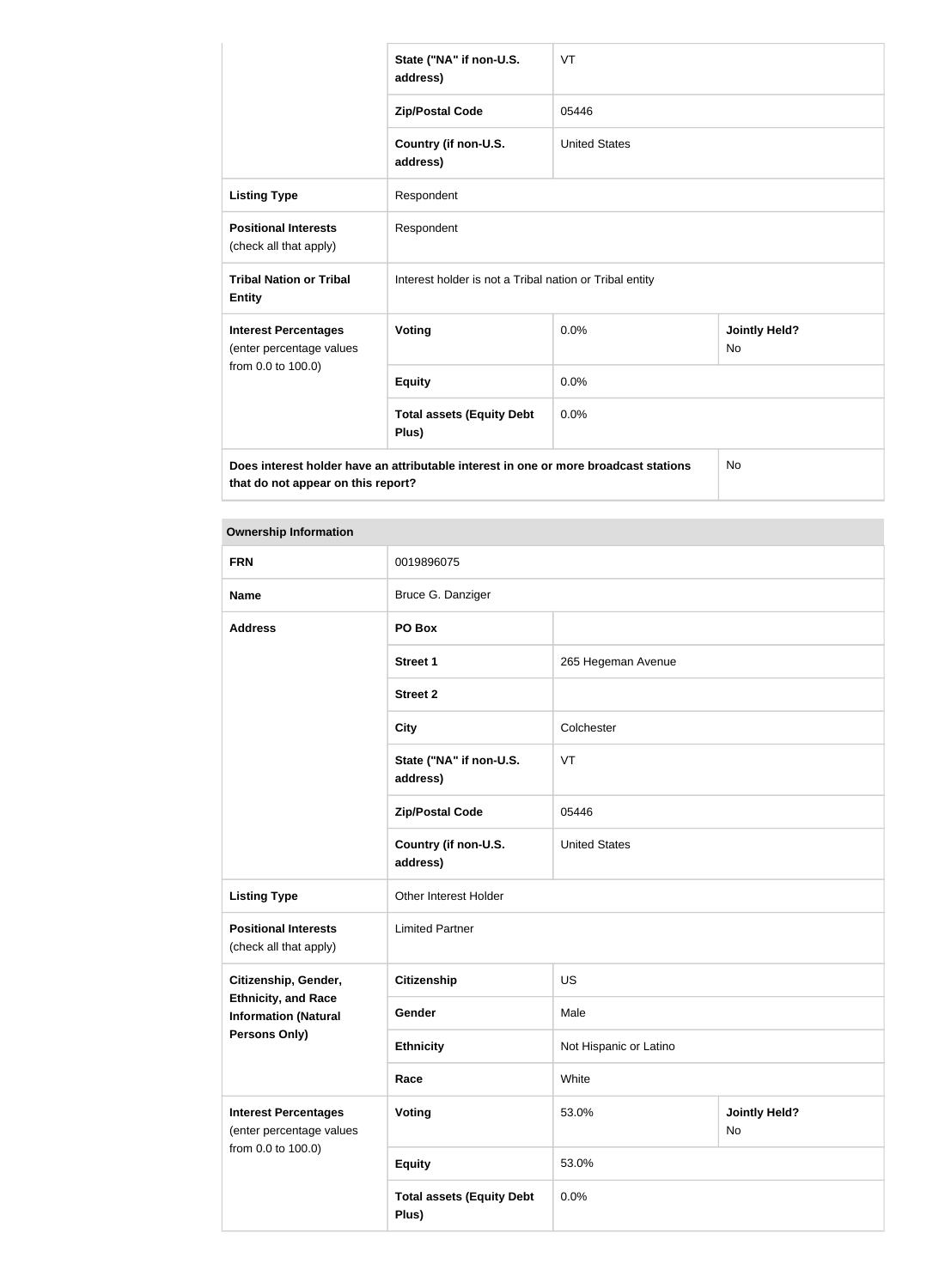**Does interest holder have an attributable interest in one or more broadcast stations that do not appear on this report?**

Yes

| <b>Ownership Information</b>                                                                                                      |                                           |                        |                            |  |
|-----------------------------------------------------------------------------------------------------------------------------------|-------------------------------------------|------------------------|----------------------------|--|
| <b>FRN</b>                                                                                                                        | 0019504067                                |                        |                            |  |
| <b>Name</b>                                                                                                                       | Burton K. Barlow                          |                        |                            |  |
| <b>Address</b>                                                                                                                    | PO Box                                    |                        |                            |  |
|                                                                                                                                   | <b>Street 1</b>                           | 265 Hegeman Avenue     |                            |  |
|                                                                                                                                   | <b>Street 2</b>                           |                        |                            |  |
|                                                                                                                                   | <b>City</b>                               | Colchester             |                            |  |
|                                                                                                                                   | State ("NA" if non-U.S.<br>address)       | VT                     |                            |  |
|                                                                                                                                   | <b>Zip/Postal Code</b>                    | 05446                  |                            |  |
|                                                                                                                                   | Country (if non-U.S.<br>address)          | <b>United States</b>   |                            |  |
| <b>Listing Type</b>                                                                                                               | Other Interest Holder                     |                        |                            |  |
| <b>Positional Interests</b><br>(check all that apply)                                                                             | LC/LLC/PLLC Member                        |                        |                            |  |
| Citizenship, Gender,                                                                                                              | <b>Citizenship</b>                        | <b>US</b>              |                            |  |
| <b>Ethnicity, and Race</b><br><b>Information (Natural</b>                                                                         | Gender                                    | Male                   |                            |  |
| Persons Only)                                                                                                                     | <b>Ethnicity</b>                          | Not Hispanic or Latino |                            |  |
|                                                                                                                                   | Race                                      | White                  |                            |  |
| <b>Interest Percentages</b><br>(enter percentage values                                                                           | Voting                                    | 35.0%                  | <b>Jointly Held?</b><br>No |  |
| from 0.0 to 100.0)                                                                                                                | <b>Equity</b>                             | 35.0%                  |                            |  |
|                                                                                                                                   | <b>Total assets (Equity Debt</b><br>Plus) | 0.0%                   |                            |  |
| Does interest holder have an attributable interest in one or more broadcast stations<br>Yes<br>that do not appear on this report? |                                           |                        |                            |  |

### **Ownership Information**

| . .            |                                     |                      |  |  |
|----------------|-------------------------------------|----------------------|--|--|
| <b>FRN</b>     | 0020000261                          |                      |  |  |
| <b>Name</b>    | Keith A. Thomas                     |                      |  |  |
| <b>Address</b> | PO Box                              |                      |  |  |
|                | <b>Street 1</b>                     | 2005 Cemetary Street |  |  |
|                | <b>Street 2</b>                     |                      |  |  |
|                | <b>City</b>                         | Jersey Shore         |  |  |
|                | State ("NA" if non-U.S.<br>address) | PA                   |  |  |
|                | <b>Zip/Postal Code</b>              | 17740                |  |  |
|                |                                     |                      |  |  |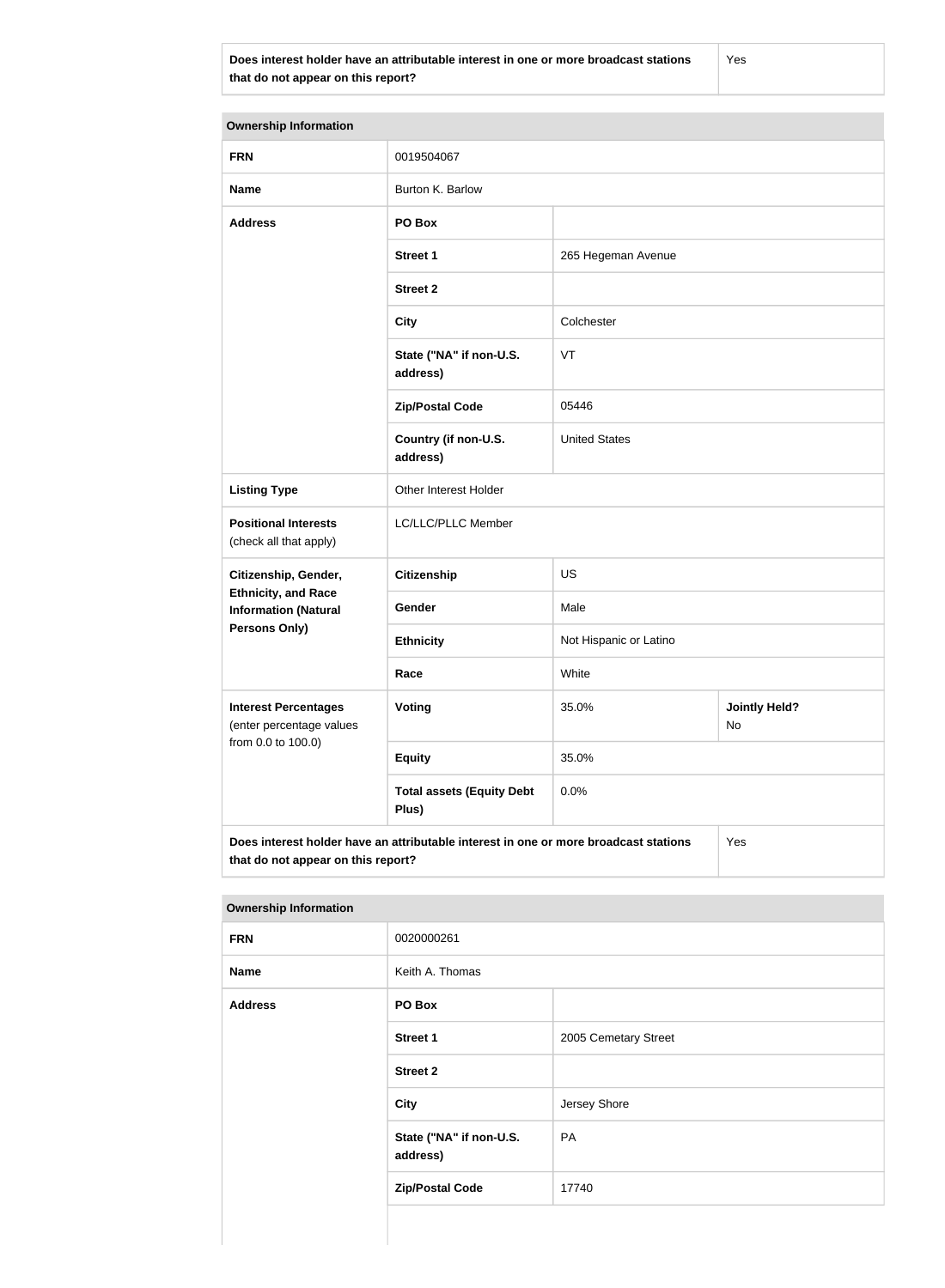|                                                                                                                                                                                                                                                                                                                          | Country (if non-U.S.<br>address)          | <b>United States</b>   |                            |
|--------------------------------------------------------------------------------------------------------------------------------------------------------------------------------------------------------------------------------------------------------------------------------------------------------------------------|-------------------------------------------|------------------------|----------------------------|
| <b>Listing Type</b>                                                                                                                                                                                                                                                                                                      | <b>Other Interest Holder</b>              |                        |                            |
| <b>Positional Interests</b><br>(check all that apply)                                                                                                                                                                                                                                                                    | LC/LLC/PLLC Member                        |                        |                            |
| Citizenship, Gender,<br><b>Ethnicity, and Race</b><br><b>Information (Natural</b><br>Persons Only)                                                                                                                                                                                                                       | <b>Citizenship</b>                        | <b>US</b>              |                            |
|                                                                                                                                                                                                                                                                                                                          | Gender                                    | Male                   |                            |
|                                                                                                                                                                                                                                                                                                                          | <b>Ethnicity</b>                          | Not Hispanic or Latino |                            |
|                                                                                                                                                                                                                                                                                                                          | Race                                      | White                  |                            |
| <b>Interest Percentages</b><br>(enter percentage values<br>from 0.0 to 100.0)                                                                                                                                                                                                                                            | Voting                                    | 12.0%                  | <b>Jointly Held?</b><br>No |
|                                                                                                                                                                                                                                                                                                                          | <b>Equity</b>                             | 12.0%                  |                            |
|                                                                                                                                                                                                                                                                                                                          | <b>Total assets (Equity Debt</b><br>Plus) | 0.0%                   |                            |
| Does interest holder have an attributable interest in one or more broadcast stations<br>that do not appear on this report?                                                                                                                                                                                               |                                           |                        | Yes                        |
| (b) Respondent certifies that any interests, including equity, financial, or voting<br>$\mathbf{A}$ and a set of the set of the set of the set of the set of the set of the set of the set of the set of the set of the set of the set of the set of the set of the set of the set of the set of the set of the set of t |                                           |                        | Yes                        |

**interests, not reported in this filing are non-attributable.**

If "No," submit as an exhibit an explanation.

| (c) Does the Respondent or any reported interest holder<br>hold an attributable interest in any newspaper entities in | No |
|-----------------------------------------------------------------------------------------------------------------------|----|
| the same market as any station for which this report is                                                               |    |
| filed, as defined in 47 C.F.R. Section 73.3555?                                                                       |    |
| If "Yes," provide information describing the interest(s), using                                                       |    |
| EITHER the subform OR the spreadsheet option below.                                                                   |    |
| Respondents with a large number (50 or more) of entries to                                                            |    |
| submit should use the spreadsheet option.                                                                             |    |
| NOTE: Spreadsheets must be submitted in a special XML                                                                 |    |
| Spreadsheet format with the appropriate structure that is                                                             |    |
| specified in the documentation. For instructions on how to                                                            |    |
| use the spreadsheet option to complete this question                                                                  |    |
| (including templates to start with), please Click Here.                                                               |    |
| If using the subform, leave the percentage of total assets                                                            |    |
| (Equity Debt Plus) field blank for an interest holder unless                                                          |    |
| that interest holder has an attributable interest in the                                                              |    |
| newspaper entity solely on the basis of the Commission's                                                              |    |
| Equity Debt Plus attribution standard, 47 C.F.R. Section                                                              |    |
| 73.3555, Note 2(i). If using an XML Spreadsheet, enter "NA"                                                           |    |
| into the percentage of total assets (Equity Debt Plus) field                                                          |    |
| for an interest holder unless that interest holder has an                                                             |    |
| attributable interest in the newspaper entity solely on the                                                           |    |
| basis of the Commission's Equity Debt Plus attribution                                                                |    |
| standard.                                                                                                             |    |
| The Respondent must provide an FCC Registration Number                                                                |    |
| for each interest holder reported in response to this                                                                 |    |
| question. Please see the Instructions for detailed information                                                        |    |
| and guidance concerning this requirement.                                                                             |    |